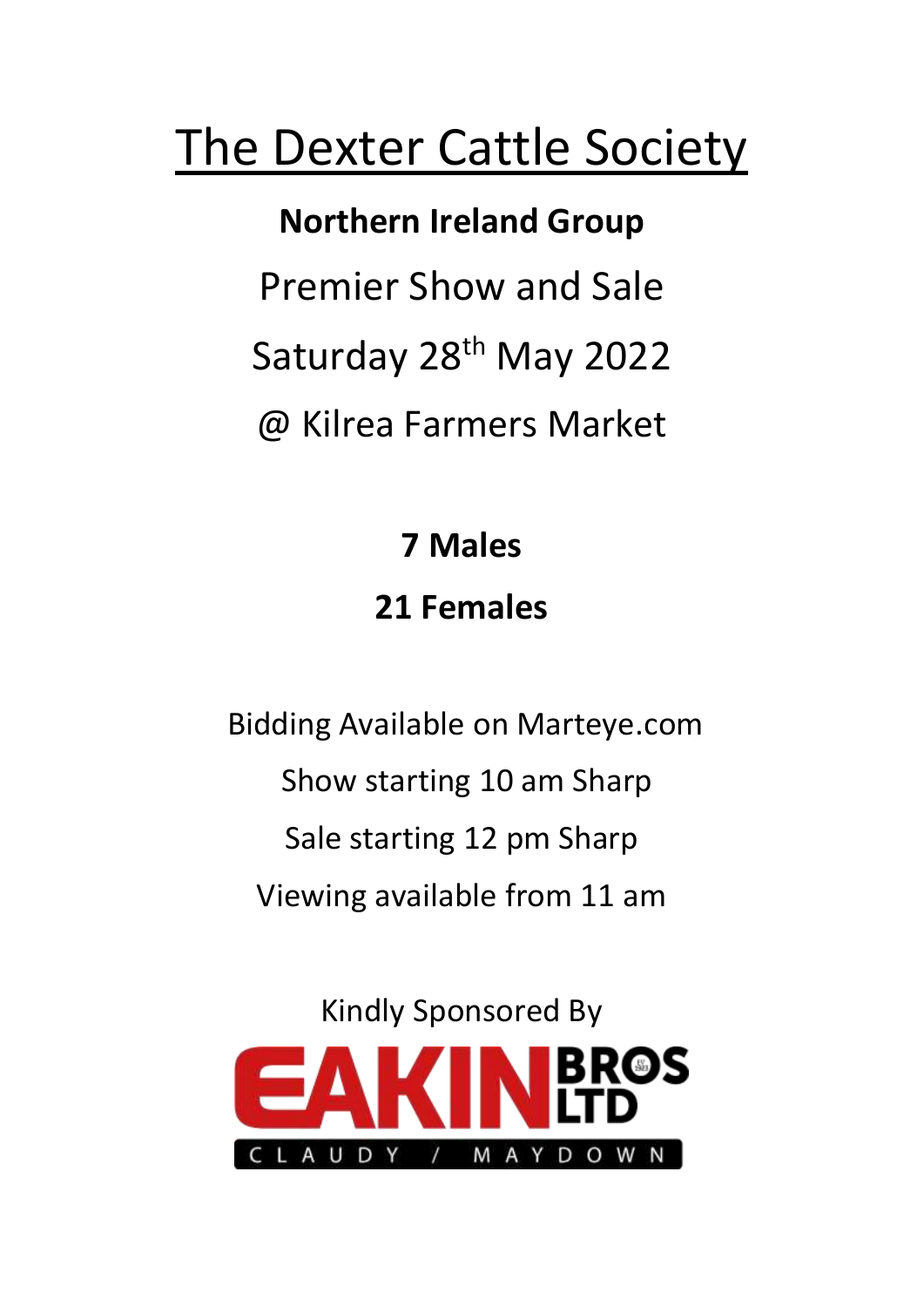# Foreword

I would like to welcome you to the Northern Ireland Group's 2<sup>nd</sup> Annual Premier Sale of pedigree registered Dexter Cattle. As you can see, we have a wide variety of quality cattle on offer, and hopefully something to suit everyone.

This year we are having a pre-sale show, kindly sponsored and judged by Howard and Deirdre Hilton- Hillhead Dexters. This is open to both haltered and un-haltered cattle.

I would like to take this opportunity to thank our sponsors Eakin Motors Ltd for kindly sponsoring the top priced animal. Their ongoing support is very much appreciated.

Finally I would like to wish both buyers and sellers luck with their stock.

Have a great sale day.

Ryan Lavery- Chair

# Conditions of Sale

- 1. All animals entered in the sale are pedigree and registered/ birth notified with The Dexter Cattle Society. Whilst every effort is made to ensure accuracy of information, no responsibility will be accepted by the NI Group or Society if a discrepancy occurs with the lineage.
- 2. Animals are sold in Guinee's (£1 and 5 pence). Purchasers should make themselves aware of this before purchasing.
- 3. Minimum value set at 700 Guineas for 24 month old heifers and 1,000 Guinees for 24 month old bulls.
- 4. This is **NOT** an Export Sale. Animals purchased for export, arrangements to be made between buyer and seller. No costs will be associated to the NI Group.
- 5. Animals sold as in calf will be provided with necessary service certificates. The NI Group will not be accountable in the event of a failed pregnancy.
- 6. Animals are sold as 'fit for breeding' unless otherwise stated. The NI Group are not accountable in the unlikely event of a fertility issue.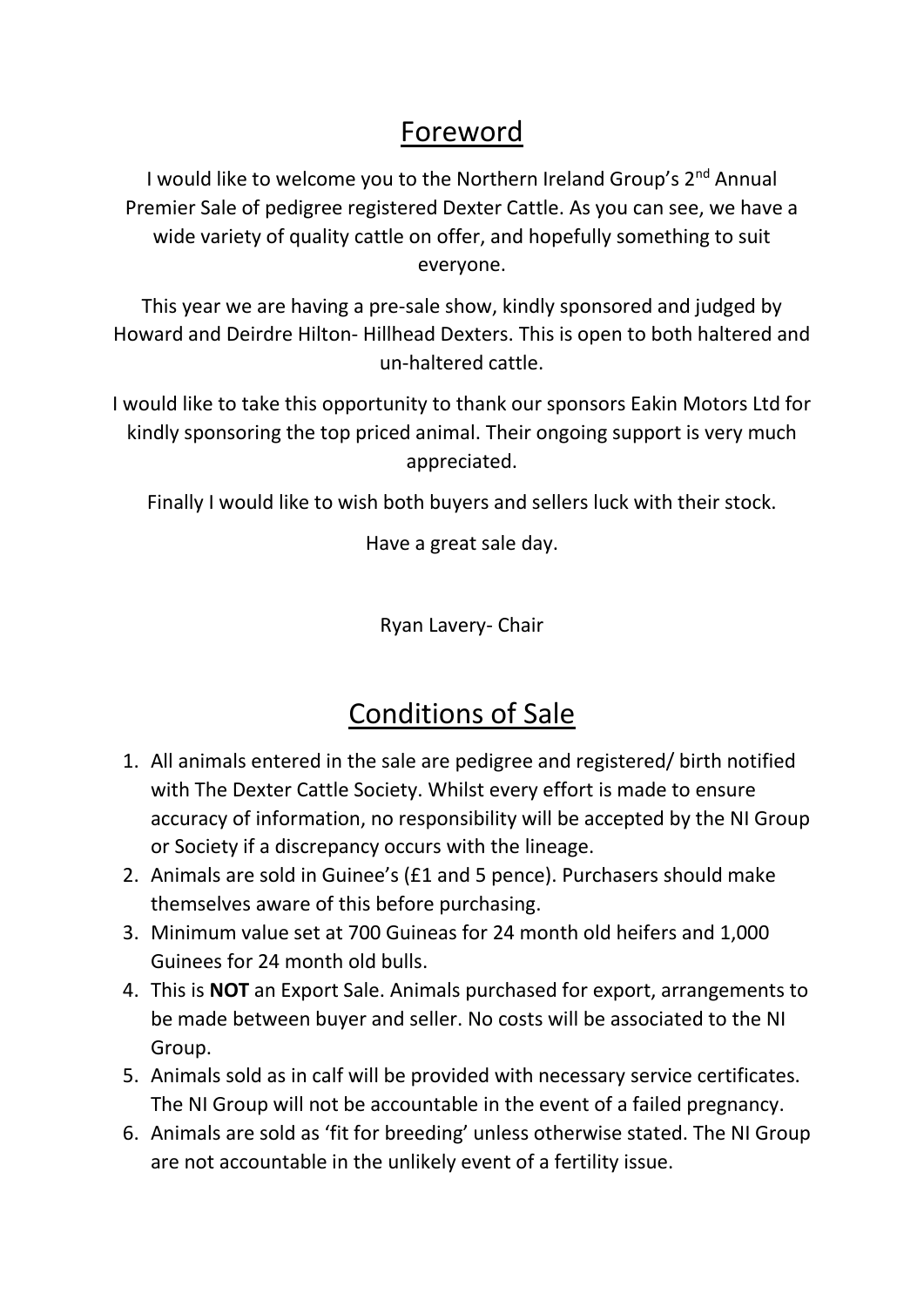7. Any disputes will not be of the responsibility of the NI Dexter Cattle Group.

# Guide to Dexter Pedigrees

**Elite Bulls**- These are bulls which passed inspection by a previous Dexter Cattle Society scheme. There were three stages, with each stage generating \* after the bulls name. Examples of bulls: Moomin Jupiter\* Elmgrove Millenium\*\*

No bull reached \*\*\* to date in the Dexter Cattle Society Herd Book.

**Linear Assessment**- This is the new version of animal assessment and can apply to both males and females. It assesses the animal against several criteria and is an independent verification used by many breeds.

- **EX** excellent 90-97
- **VG** very good 85-89
- **GP** good plus 80-84
- **G** good 75-79
- **F** fair 70-74
- **P** poor 69 and under

#### **Maximum points available for females:**

- 1st Calver 89 points
- 2nd Calver 90 points
- 3rd Calver 93 points
- $\bullet$  4th + Calver 97 points

age. Both tend to score higher as they get older and can<br>be assessed a pair assessitiate Males and females can only be assessed at two years of be reassessed again accordingly.

**Highest Classification in the Dexter Cattle Society is currently EX96.**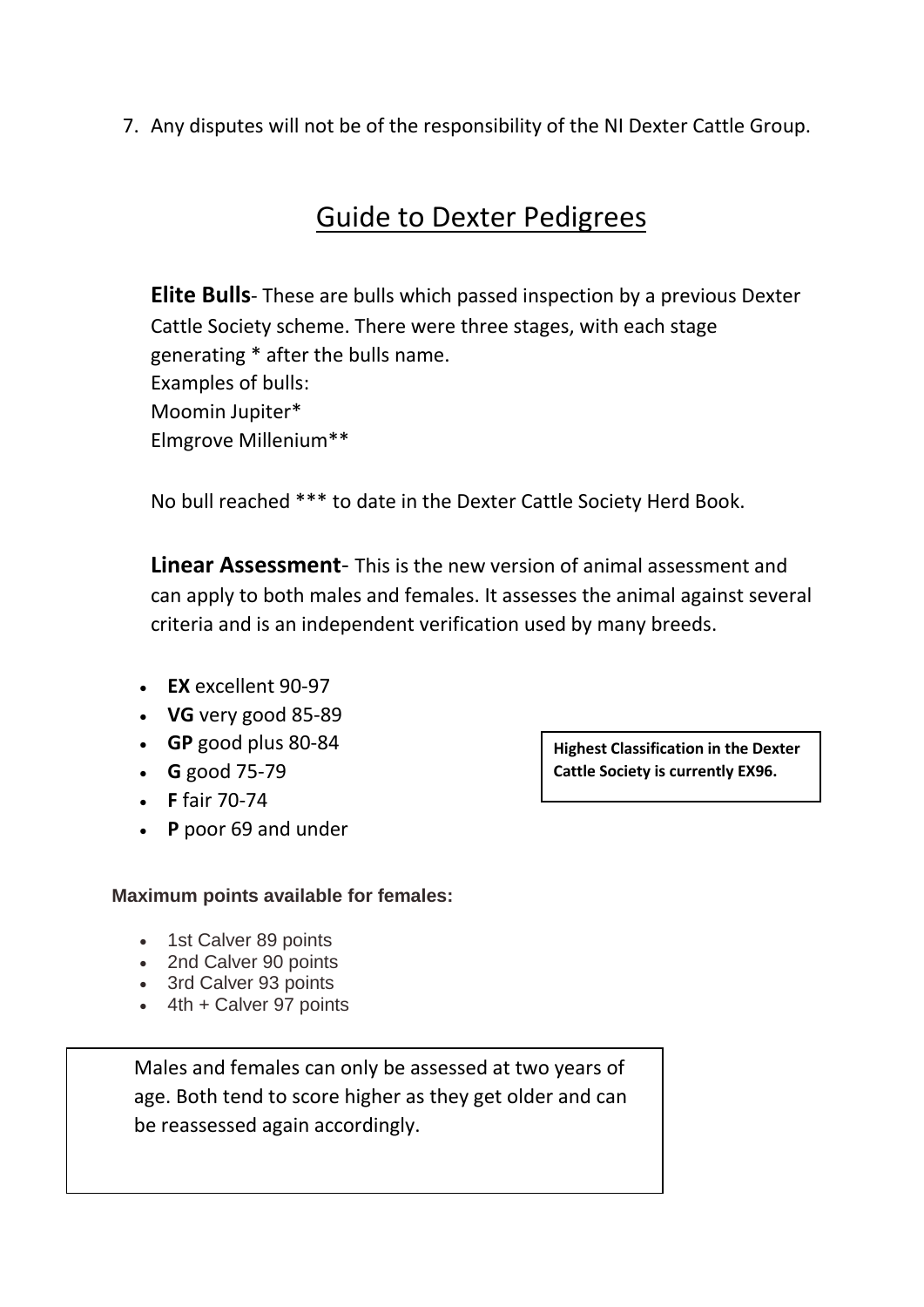## **Lot 1**- Derryola Red Rum

#### **Registration Number-** M7496

Sire- Rathnafishogue T Bone EX95 M6048 Dam- Hillhead Trixie VG89 F50184

Breeder- R Lavery D.O.B- 26/03/21

Owner- R Lavery

Comment- Red Rum is a non-short, red, halter trained, fully registered bull whose sire is a top quality AI Bull, Rathnafishogue T Bone EX95, whom has had a successful showing career and a high Linear Assessment score. Red Rum's dam is the last female to have been bred by the Hillhead herd and has a linear score of VG89. She is out of the successful show cow Elmwood Meara, who is by the Original Population bull Elmwood Mackoy. Red Rum is a full brother to the RUAS Balmoral 2021 Dexter Champion, Derryola Dixie.

A promising young bull for showing or breeding.

## **Lot 2**- Sutton Cottage Bert

#### **Registration Number-** M7502

Sire- Dynamite Kasabian VG88 M6684 Dam- Mourneview Anna F57036

Breeder- G, L & A Boyd D.O.B- 11/05/21

Owner- G, L & A Boyd

Comment- Bert is a non-short, black, halter trained, fully registered bull whose sire is the Linear assessed bull Dynamite Kasabian VG88. Dynamite's sire is the one star elite bull Toadhole Polo\*. Bert boasts a strong pedigree on his dam's side with his great grand dam being Camalier Tiny Dancer EX90.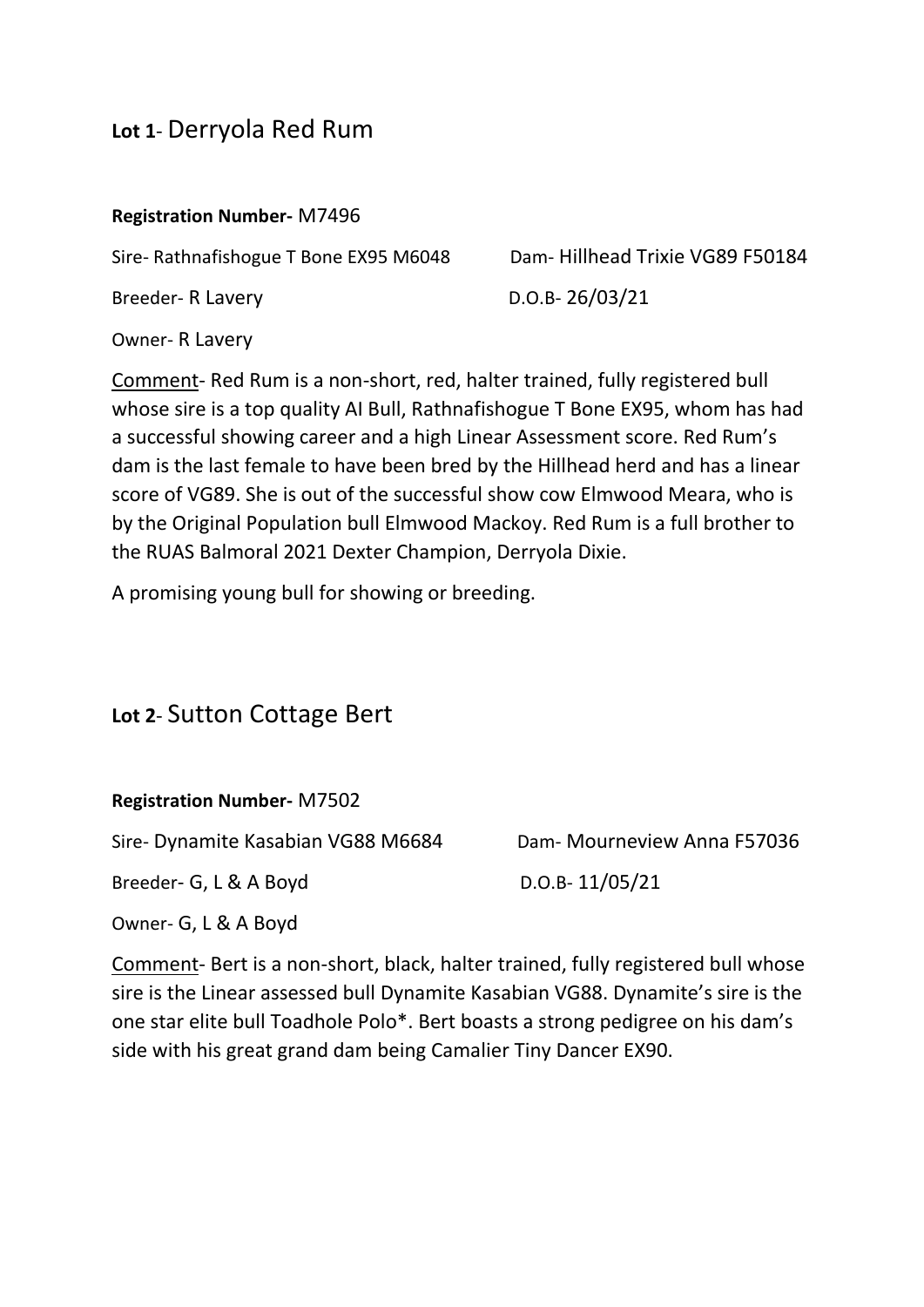#### **Lot 3**- Glinnte Eamonn (Birth Notified Bull)

#### **Registration Number-** N47278

| Sire- Ballygarvin Rusty M6955 | Dam-Drumnacur Heidi F51128 |
|-------------------------------|----------------------------|
| <b>Breeder- R Mathers</b>     | $D.O.B-11/06/21$           |

Owner- R Mathers

Comment- Eamonn is a non-short, red, polled, birth notified bull calf, whom has many quality AI bulls in his pedigree, including Stargate Robin The Hood, Stargate Pendragon and Shilford Mighty Mouse\*. Eamonn's dam is a black, polled cow whom has Ashieburn breeding and whose grand sire is Grafton Graphite\*. Due to Eamonn carrying one polled gene from his dam, progeny from this bull may be polled.

#### **Lot 4**- Glinnte Eanna (Birth Notified Bull)

| <b>Registration Number- N47277</b> |
|------------------------------------|
|------------------------------------|

| Sire- Ballygarvin Rusty M6955 | Dam-Drumnacur Honey F50100 |
|-------------------------------|----------------------------|
| <b>Breeder- R Mathers</b>     | $D.O.B-11/06/21$           |

Owner- R Mathers

Comment- Eanna is a non-short, red, polled, birth notified bull calf, whom has many quality AI bulls in his pedigree including Stargate Robin The Hood, Stargate Pendragon and Shilford Mighty Mouse\*. Eanna's dam is a dun, polled cow whom has Ashieburn and Needles Hall breeding. Due to Eanna having several polled descendants he is likely to produce polled progeny.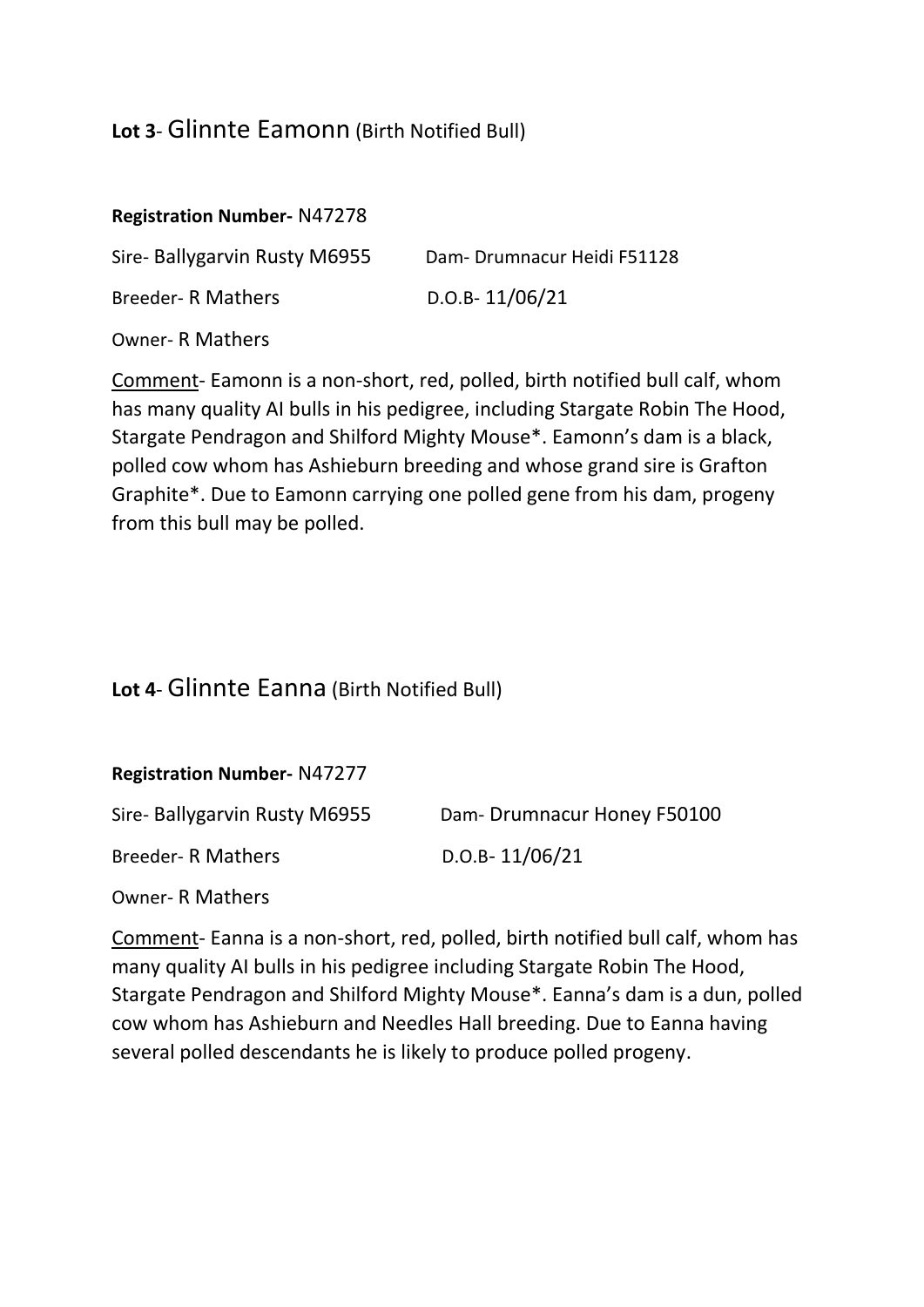## **Lot 5**- Silverwood Zumba 4th

#### **Registration Number-** F62880

Sire- Loftbrook McCoy M6081 Dam- Tully Zumba F43003

Breeder-Tannaghmore Farm D.O.B-17/02/21

Owner- Tannaghmore Farm

Comment- Zumba is a non-short, red heifer boasting a strong pedigree with her grand sire being the red AI sire Stargate Pendragon. Zumba's dam is by the red AI sire Elmwood Robson and out of Hillhead Izzy, whose sire was the prizewinning Hillhead Lucky Lad. Hillhead Izzy boasts Moomin and Woodmagic breeding.

## **Lot 6**- Silverwood Zumba Lady

#### **Registration Number-** F63108

Breeder-Tannaghmore Farm D.O.B- 02/04/21

Sire- Dam- Silverwood Zumba F55968

Owner- Tannaghmore Farm

Comment- Zumba Lady is a non-short, black heifer whose grand sire is the multiple prizewinning Ballyloughan Chevalier EX95, who has strong Moomin bloodlines, such as Moomin Jupiter\* and Moomin Apollo. Chevalier's dam is a multiple show winning cow bred by Shilton Mighty Mouse\*, out of a quality dun cow, Hillhead Jade. Zumba's grand dam is by the red AI sire Elmwood Robson and out of Hillhead Izzy, whose sire is the multiple show winning Hillhead Lucky Lad. Hillhead Izzy boasts Moomin bloodlines.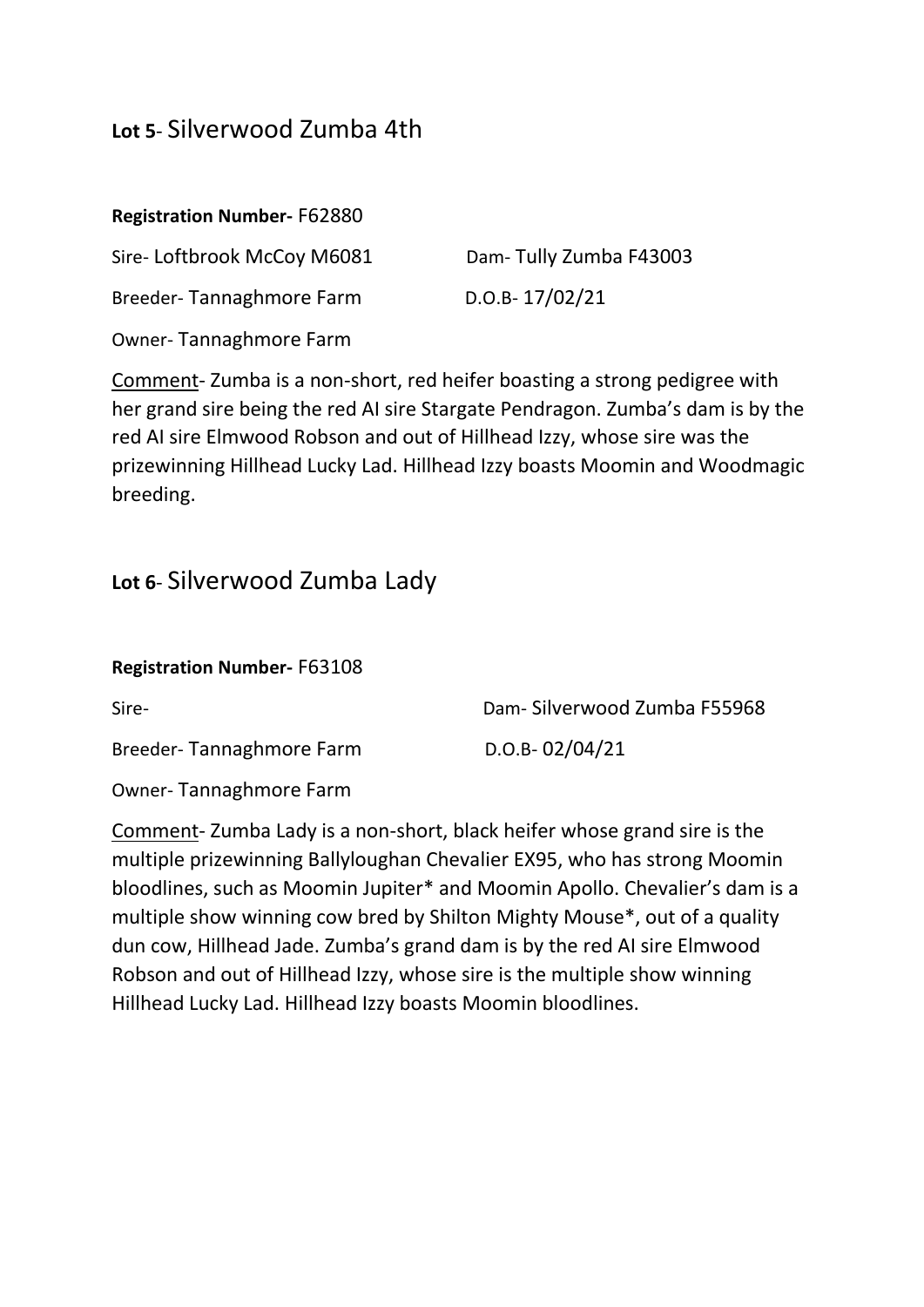## **Lot 7**- Buckna Elizabeth

#### **Registration Number-** F63269

Sire- Ballynadolly Mr Finn M6417 Dam- Buckna Bella F52997

Breeder- D McCullough D.O.B- 12/04/21

Owner- D McCullough

Comment- Elizabeth is a non-short, red, halter trained heifer whose dam is the red, polled Buckna Bella. Bella is sired by the prizewinning Ballyhartfield Bruce, and is out of Coolnagrane Jackdaw VG87. Elizabeth has two elite bulls in her pedigree, Cajoro Dejay\* and Grafton Graphite\*. Elizabeth's great, great grand dam is Mawsis Missus Mouse VG85.

An un-shown heifer with great potential.

#### **Lot 8**- Buckna Ester

#### **Registration Number-** F63270

Breeder- D McCullough D.O.B- 13/04/21

Sire- Ballynadolly Mr Finn Dam - Coolnagrane Swift F46350

Owner- D McCullough

Comment- Ester is a non-short, red, halter trained heifer whose dam is sired by the prizewinning, Original Population, AI sire Elmwood Mackoy. Ester boasts two Elite bulls in her breeding, Toadhole Polo\* and Grafton Graphite, alongside Ashieburn, Moomin, Knotting and Harron Bloodlines.

An un-shown heifer with great potential.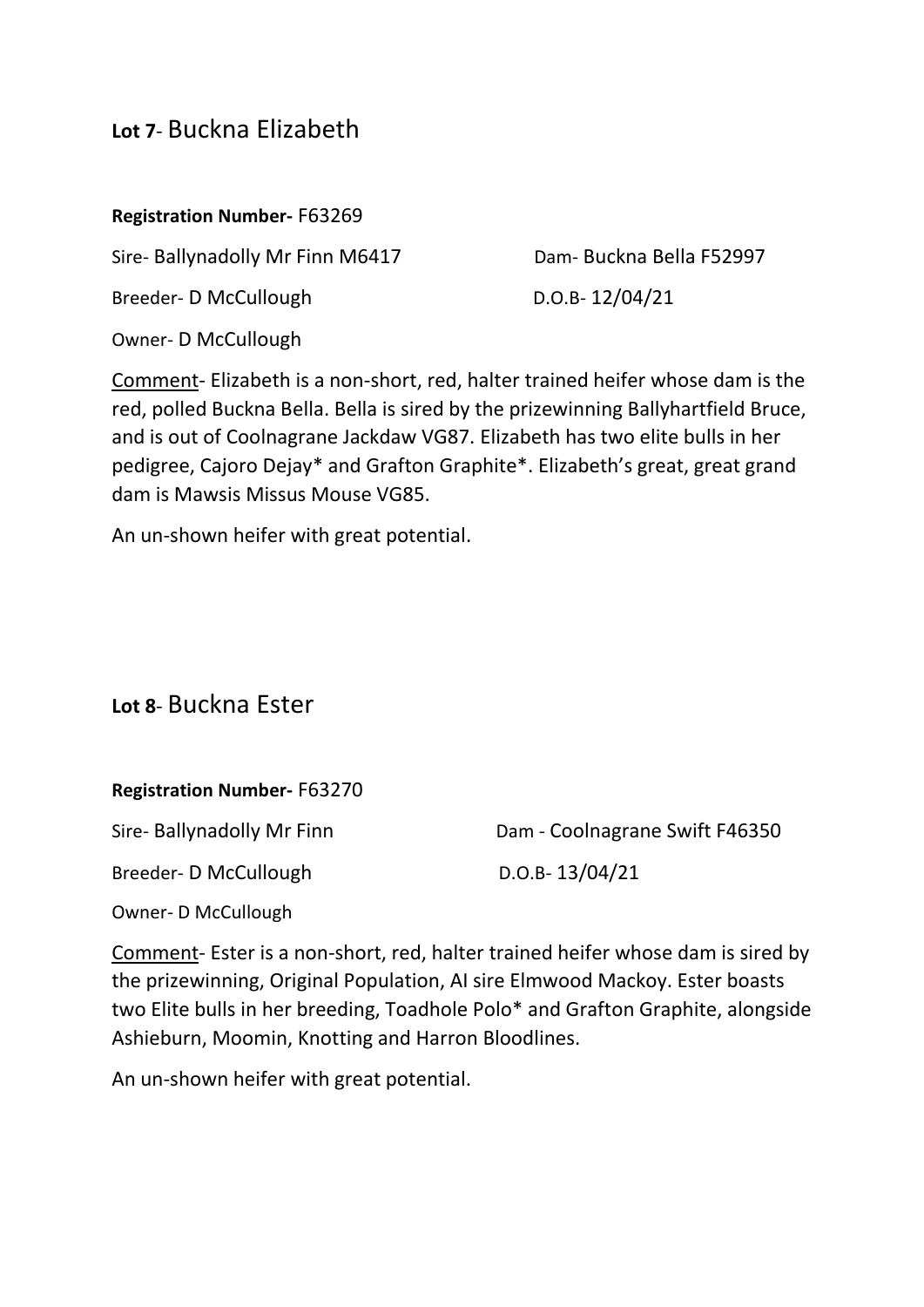## **Lot 9**- Derryola Belle

#### **Registration Number-** F63267

Sire- Ballyhartfield Bevin EX91 M7154 Dam- Derryola Bluebell GP84 F54343

Breeder- R Lavery D.O.B- 21/04/21

Owner- R Lavery

Comment- Belle is a short-legged, black heifer with an impressive pedigree, boasting several EX animals and featuring prizewinning herds such as Northbrook, Hillhead, Eagleridge and Moomin. Sired by Ballyhartfield Bevin EX91, whose sire, Northbook JR, was purchased at the Northbrook Dispersal Sale back in 2016 alongside his dam for 2,600 guinees, and was RUAS Balmoral Dexter Champion in 2018. JR is by the 3,000 guinee, 34 time Breed Champion and two time Interbreed Champion Beechleigh JR EX94.

Bevin's dam is the multiple prizewinning Ballyhartfield Bella EX93, who is out of Hillhead Black Beauty- a stand out cow in the Hillhead Herd. Black Beauty is by the multiple show winning bull Hillhead Lucky Lad. Bella is sired by the red bull, Holestone Sarvic Freddy, who is by the red AI bull Stargate Pendragon.

Belle's grand sire is the prizewinning Derryola Danger Mouse, whose sire is the elite bull Moomin Jupiter. His dam is Islandkelly Primrose VG88, whose grandsire is the AI bull Islington Bramble.

Belle's grand dam is Ashieburn Edradour EX91, who is sired by Grafton Graphite\*.

An un-shown heifer with great potential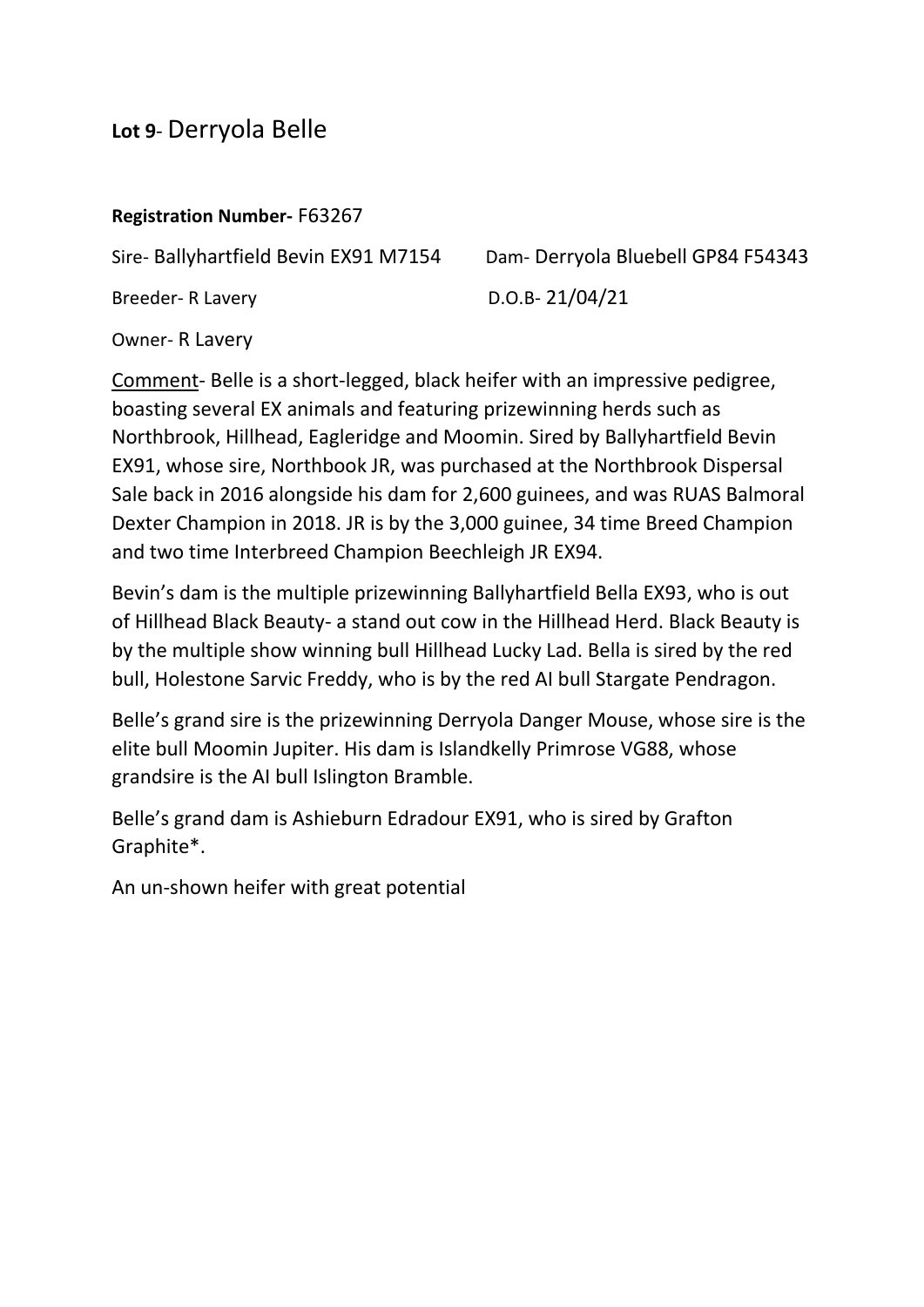## **Lot 10**- Ballyvannon Sunrise

#### **Registration Number-** F63256

Sire- Glenburn Cedar M7068 Dam- Ballyhartfield Summertime F38388

Breeder- D & P Glendinning D.O.B- 23/04/21

Owner- D & P Glendinning

Comment- Sunrise is a non-short, black, halter trained heifer. Sunrise's pedigree leads back to Hillhead breeding, featuring the multiple show winning Hillhead Fairy. It also features AI bulls Stargate Pendragon and Shilford Mighty Mouse\*, alongside Ashieburn and Ballykeel breeding. Toadhole Polo\* and Brereton Merlin\* also feature in this pedigree.

An un-shown heifer with great potential.

## **Lot 11**- Ballyvannon Twinkle

#### **Registration Number- F63257**

Breeder- D & P Glendinning D.O.B- 24/04/21

Sire- Glenburn Cedar M7068 Dam- Ballyvannon Buttercup F61694

Owner- D & P Glendinning

Comment- Twinkle is a non-short, black, halter trained heifer. Sunrise's pedigree leads back to Hillhead breeding, featuring the multiple show winning Hillhead Fairy. It also features AI bulls Stargate Pendragon and Shilford Mighty Mouse\*, alongside Ashieburn and Ballykeel breeding. Twinkles grand sire is bred by the top quality AI sire Elmgrove Millenium\*\*, out of Islandkelly Primrose VG88.

An un-shown heifer with great potential.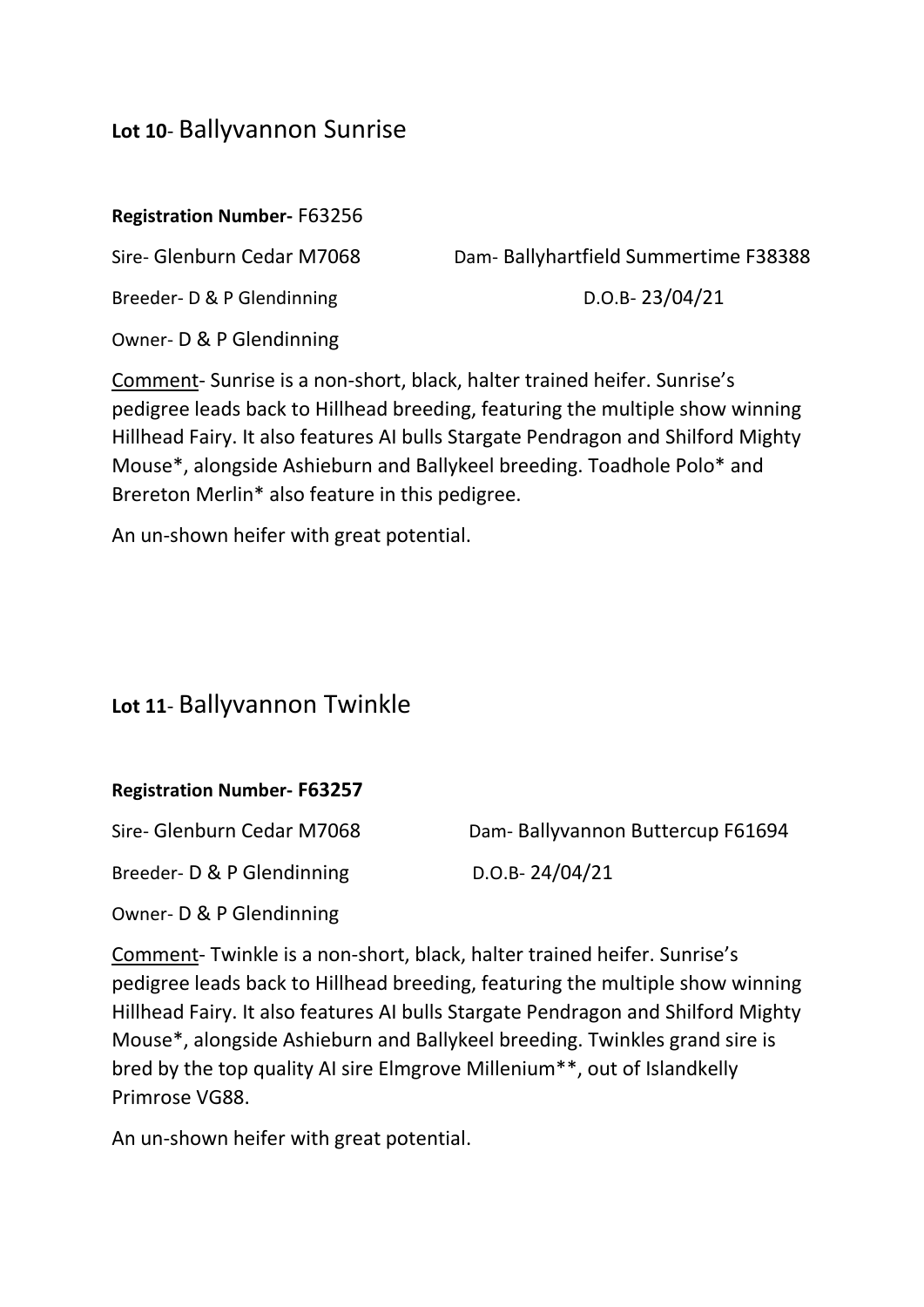## **Lot 12**- Derryola April

#### **Registration Number-** F63275

Sire- Ballyhartfield Bevin EX91 M7154 Dam- Derryola Delilah GP83 F58715

Breeder- R Lavery D.O.B- 28/04/21

Owner- R Lavery

Comment- April is a short-legged, black, halter trained heifer with an impressive pedigree, boasting several EX animals and featuring prizewinning herds such as Northbrook, Hillhead, Eagleridge and Moomin. Sired by Ballyhartfield Bevin EX91, whose sire, Northbook JR, was purchased at the Northbrook Dispersal Sale back in 2016 alongside his dam for 2,600 guinees, and was RUAS Balmoral Dexter Champion in 2018. JR is by the 3,000 guinee, 34 time Breed Champion and two time Interbreed Champion Beechleigh JR EX94.

Bevin's dam is the multiple prizewinning Ballyhartfiled Bella EX93, who is out of Hillhead Black Beauty- a stand out cow in the Hillhead Herd. Black Beauty is by the multiple show winning bull Hillhead Lucky Lad. Bella is sired by the red bull, Holestone Sarvic Freddy, who is by the red AI bull Stargate Pendragon.

April's grand sire is the top quality AI Bull, Rathnafishogue T Bone EX95, who has had a successful showing career and has a high Linear Assessment score.

Belle's grand dam is Ashieburn Edradour EX91, who is sired by Grafton Graphite\*.

An un-shown heifer with great potential.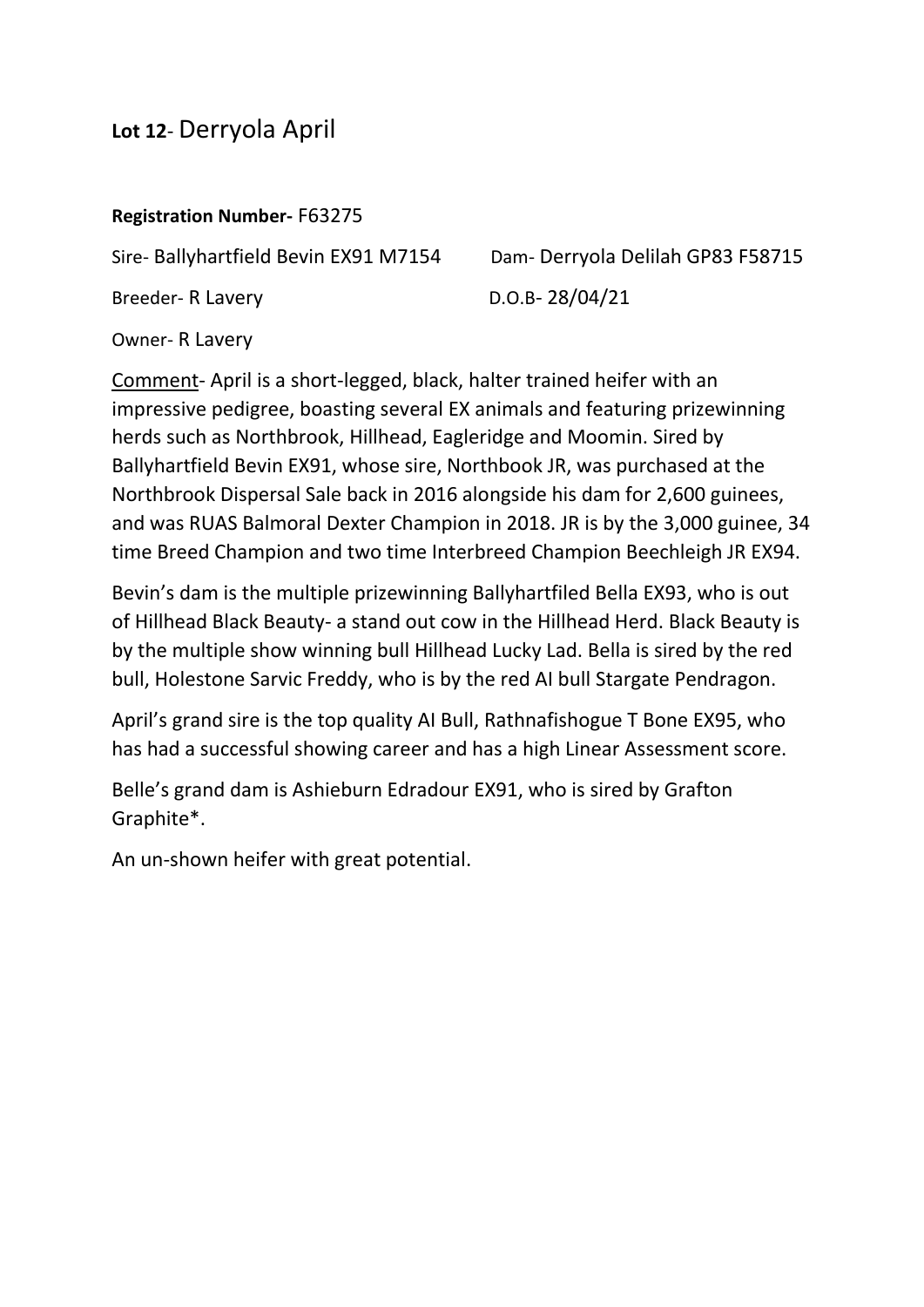## **Lot 13**- Glinnte Eithne

#### **Registration Number-** F63691

Sire- Ballygarvin Rusty M6955 Dam- Glinnte Blinne F57709

Breeder- R Mathers D.O.B- 08/06/21

Owner- R Mathers

Comment- Eithne is a non-short, black, polled heifer, whom has many quality AI bulls in her pedigree including Stargate Robin The Hood, Stargate Pendragon and Shilford Mighty Mouse\*. Eithne's dam's breeding goes back to the multiple prizewinning Hillhead Lucky Lad, and also features Grafton Grahite\*, alongside Ashieburn breeding.

#### **Lot 14**- Glinnte Eachna

**Registration Number**- F63693

Sire- Ballygarvin Rusty M6955 Dam- Drumnacur Haley F50099

Breeder- R Mathers D.O.B- 12/06/21

Owner- R Mathers

Comment- Eachna is a non-short, black, polled heifer, whom has many quality AI bulls in her pedigree including Stargate Robin The Hood, Stargate Pendragon and Shilford Mighty Mouse\*. Eachna's dam's pedigree features Ashieburn breeding.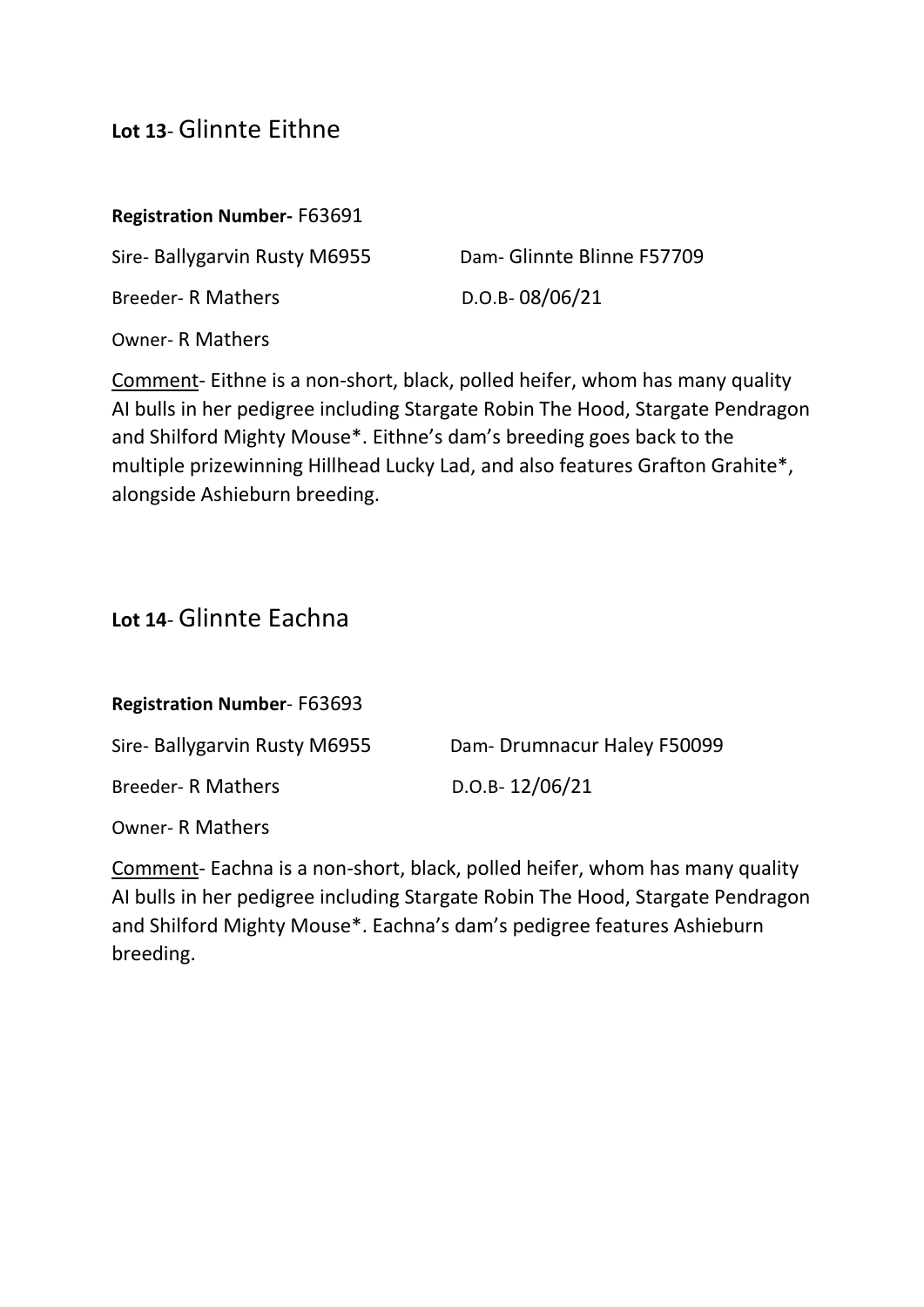## **Lot 15**- Glinnte Eibhleann

#### **Registration Number**- F63694

Sire- Ballygarvin Rusty M6955 Dam- Drumnacur Harmony F51127

Breeder- R Mathers D.O.B- 13/06/21

Owner- R Mathers

Comment- Eibhleann is a non-short, black, polled heifer, whom has many quality AI bulls in her pedigree including Stargate Robin The Hood, Stargate Pendragon and Shilford Mighty Mouse\*. Eibhleann's dam has Northbrook and Saltaire breeding in her pedigree.

## **Lot 16**- Ballinderry Crumble

| <b>Registration Number-F63830</b>    |                                  |
|--------------------------------------|----------------------------------|
| Sire- Ballyhartfield Boyd VG87 M7337 | Dam-Ballinderry Alpha G79 F58068 |
| Breeder- Mr & Mrs P McAreavey        | $D.O.B-03/07/21$                 |
| Owner- Mr & Mrs P McAreavey          |                                  |

Comment- Crumble is a short legged, black, halter trained heifer with an impressive pedigree. Her sire, Ballyhartfield Boyd VG87 scored well in his Linear Assessment at his young age and was the Junior Champion in the NI Group Virtual Show 2020. Boyd is sired by the prizewinning Ballyhartfield Pedro EX94 whose dam, Ballyhartfield Bonnie VG86, was a multiple prizewinning cow, including RUAS Balmoral Dexter Breed Champion in 2013. She is bred by Bunlougher Squirrel out of a stand out cow in the Hillhead Herd-Hillhead Black Beauty.

Crumbles grand dam is Northbrook Petunia, whose sire Saltaire Apple EX95 who was Breed Champion 47 times across his showing career and sold for 4,900gns at the Northbrook Dispersal sale in 2016. Both of Apple's parents classified EX93. Petunia's dam is from the prizewinning Linford herd, whose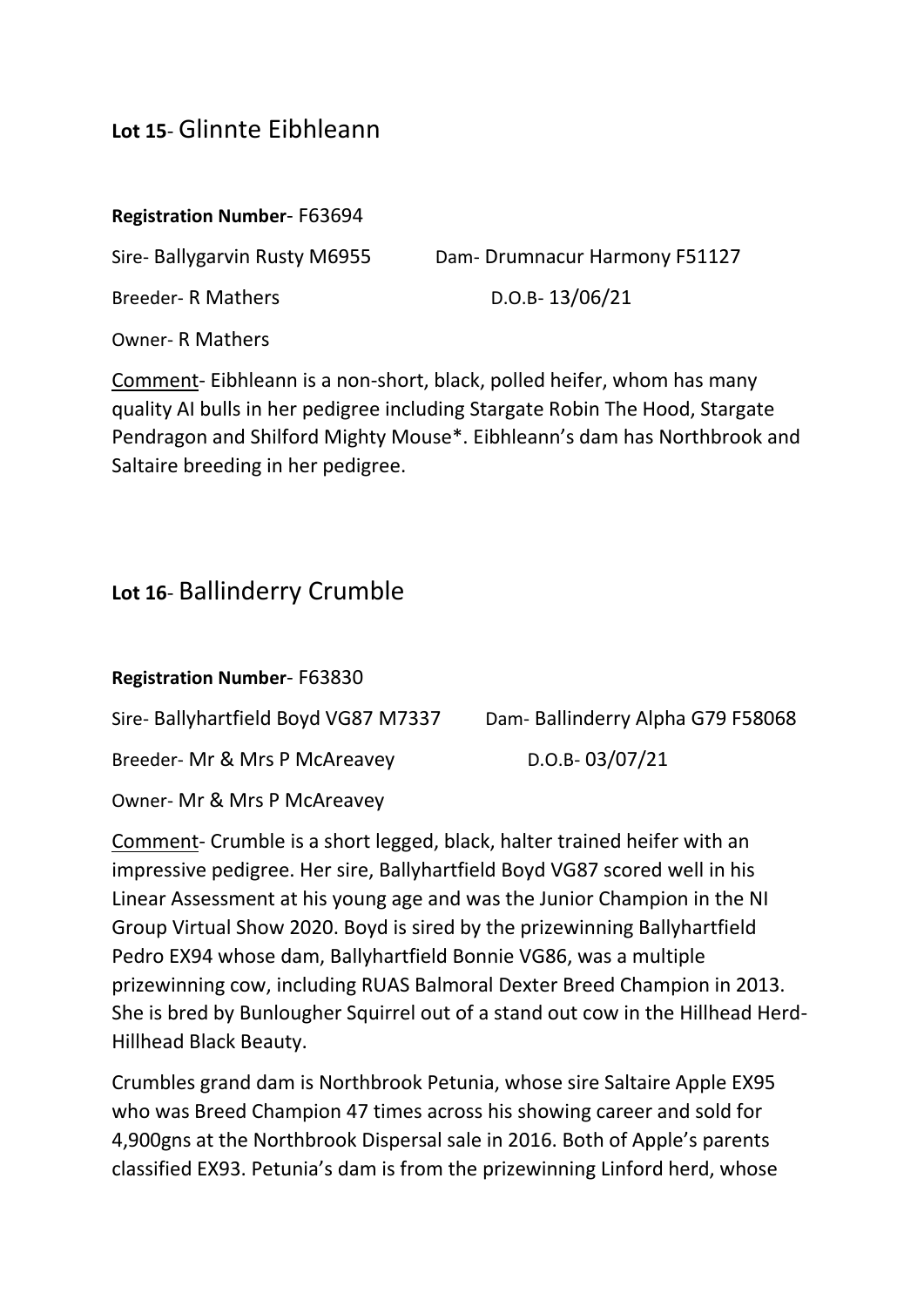dam, Needles Hall Cassandra was sold at the Northbook Dispersal sale for 1,200gns in 2016 as a maiden heifer.

Crumbles dam is bred by the AI bull, Moomin Solo who is bred on many generations of Moomin bloodlines, including Moomin Sunbeam EX91. Crumbles grand dam is Ballydrumman Daisy VG89 who has Ballykeel breeding in her pedigree.

### **Lot 17**- Silverwood Mayflower 4th

**Registration Number-** F63839

Sire- Loftbrook McCoy M6081 Dam- Tully May Flower F44537

Breeder-Tannaghmore Farm D.O.B- 13/07/21

Owner- Tannaghmore Farm

Comment- Mayflower is a non-short, black heifer who has several top quality bulls in her sires pedigree including Stargate Pendragon, Breton Merlin\*, Ashott Barton Gio\* and Apple Joe.

Mayflowers dam is bred by Buryhill Ben, and also features the multiple prize winning bull Hillhead Lucky Lad.

#### **Lot 18**- Drumnacur Nia

**Registration Number-** F64231

Sire- The Firs Freddie M5765 Dam- Drumnacur Georgette F47665

Breeder- E Robbin D.O.B- 12/04/21

Owner- E Robbin

Comment- Nia is a non-short, red, polled heifer with breeding leading back to the multiple prizewinning bull Hillhead Lucky Lad. Her dams breeding traces back to the Bellevue and Pennielea herds. Nia is vaccinated for BVD.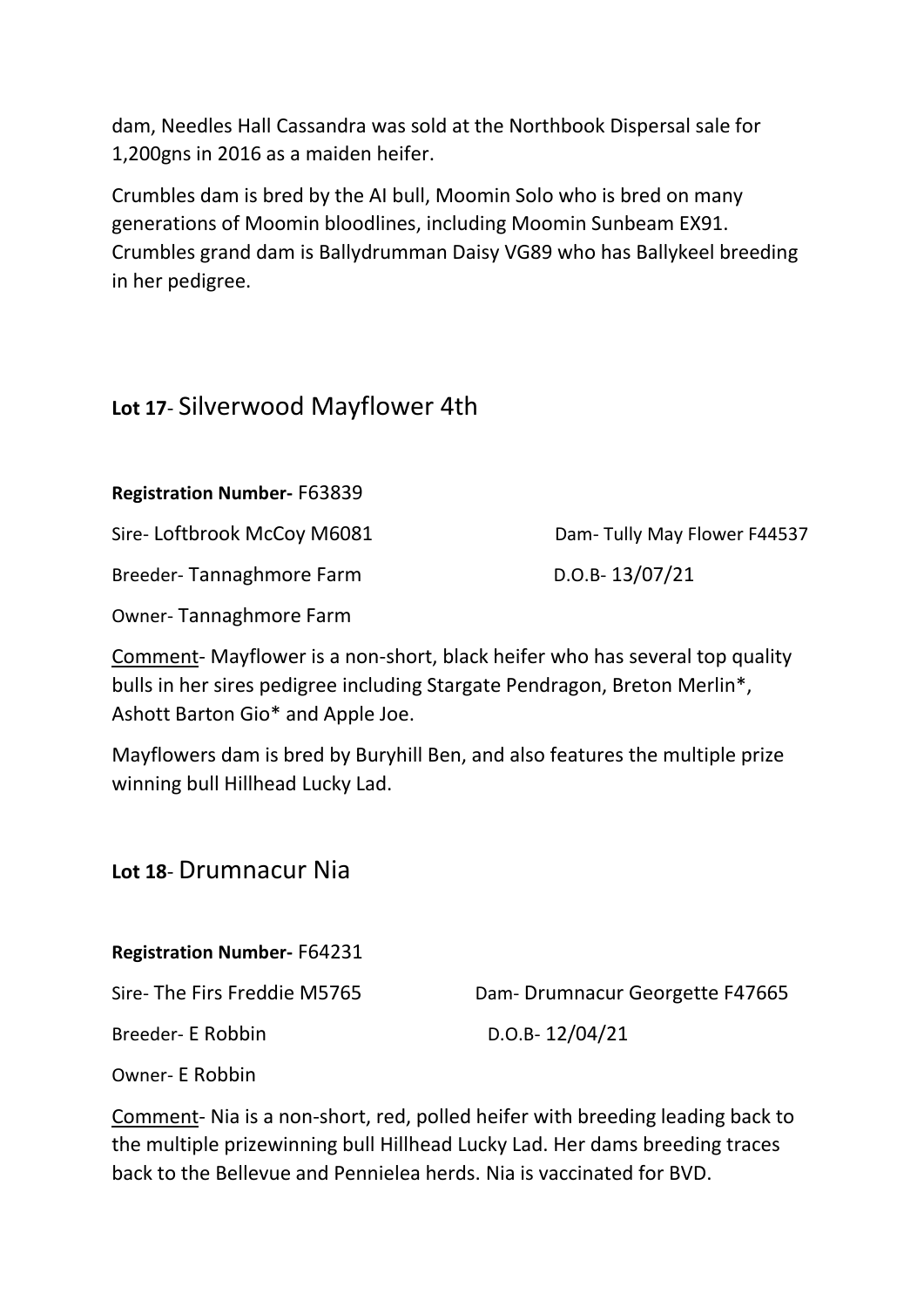## **Lot 19**- Bunlougher Apollo

**Registration Number-** N46438 (Pending Full Registration)

Sire- Stargate Robin The Hood M5850 Dam- Ten- Acre Cinders F55228

Breeder- Murphy Family D.O.B- 25/11/20

Owner- B Neill

Comment- Apollo is a non-short, black, halter trained bull who is by the AI bull Stargate Robin The Hood, leading back to Shilford Mighty Mouse\* and Kingston Envoy.

Apollo's dams breeding features the prizewinning Ballyhartfield Monty Dan who is by Toadhole Polo\* out of Hillhead Jade. This pedigree also features the Original Population AI Bull Elmwood Mackoy.

## **Lot 20**- Drumnacur Meabh

#### **Registration Number-** F61212

Breeder- E Robbin D.O.B- 01/04/20

Owner- E Robbin

Comment- Meabh is a non-short, red, polled heifer with breeding leading back to the multiple prizewinning bull Hillhead Lucky Lad. Meabh also has some Ashieburn, Saltaire and Knotting in her pedigree.

Meabh is vaccinated for BVD.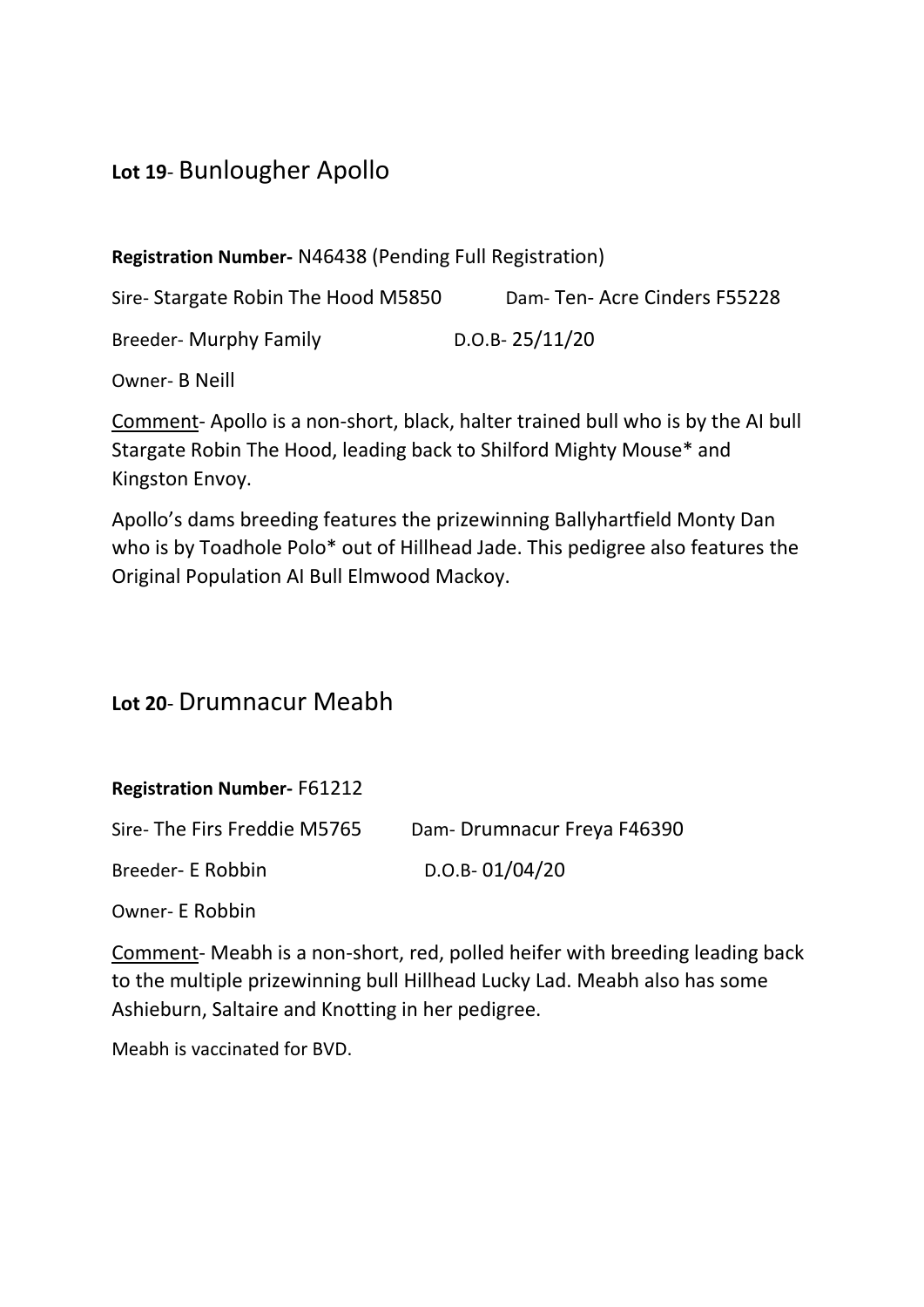## **Lot 21**- Drumnacur May

#### **Registration Number-** 61213

Sire- The Firs Freddie M5765 Dam- Drumnacur Alicia F34795

Breeder- E Robbin D.O.B-02/04/20

Owner- E Robbin

Comment- May is a non-short, black, polled, in calf heifer with breeding leading back to the multiple prizewinning bull Hillhead Lucky Lad. May also has Ashieburn, Saltaire and Knotting in her pedigree, and her grand sire is Grafton Graphite\*. May is in calf to

May is vaccinated for BVD.

#### **Lot 22**- Drumnacur Margaret

**Registration Number-** F61214

| Sire-The Firs Freddie M5765 | Dam-Drumnacur Aolfe F33462 |
|-----------------------------|----------------------------|
| Breeder- E Robbin           | $D.O.B-03/02/20$           |

Owner- E Robbin

Comment- Margaret is a non-short, black, polled, in calf heifer with breeding leading back to the multiple prizewinning bull Hillhead Lucky Lad. Margaret's dam is sired by Harron Loyal Soldier\* and features the bull Northbrook Crossleys King whose sire is the AI bull Seamer Supreme Ricard EX94.

Margaret is vaccinated for BVD.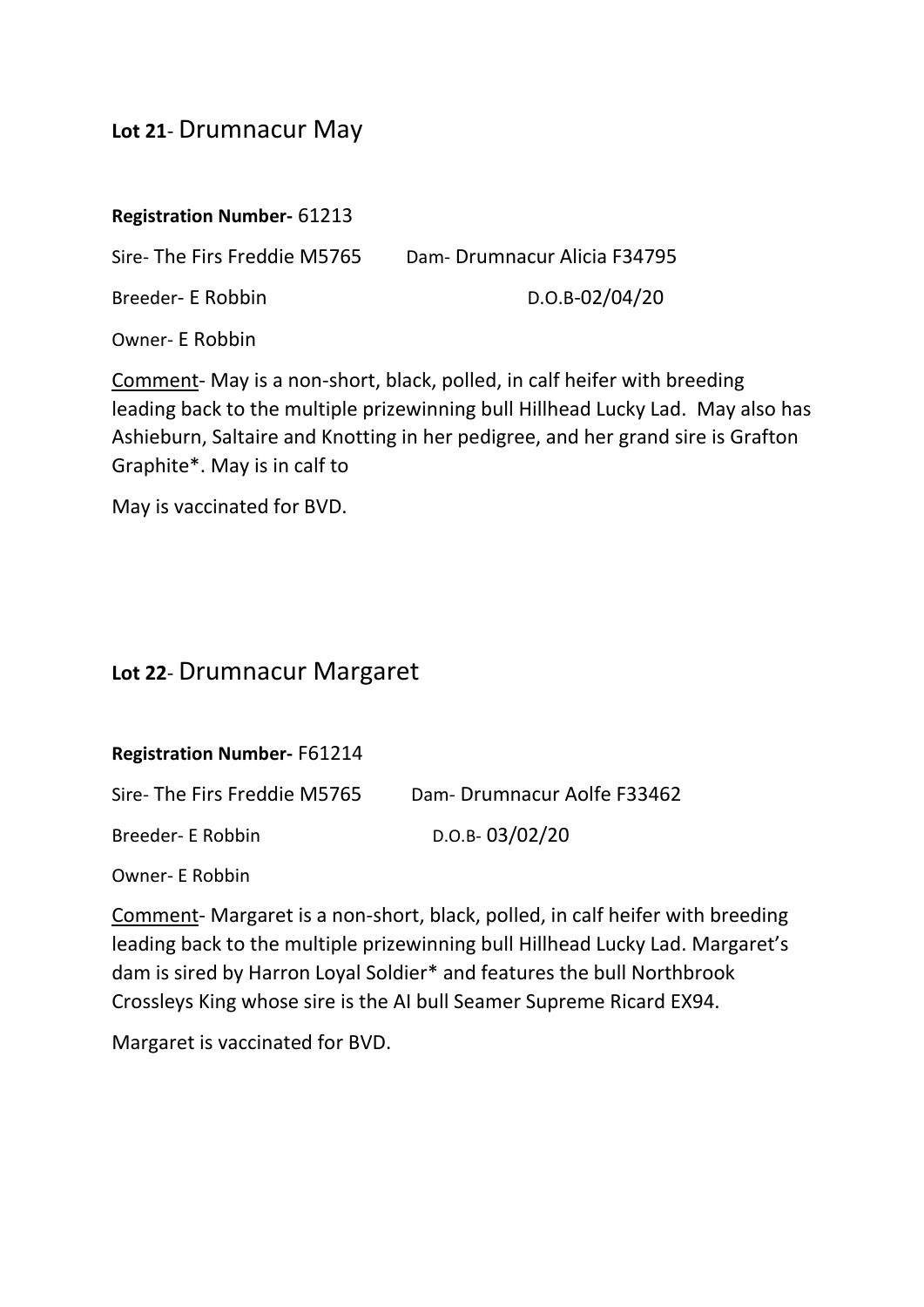#### **Lot 23**- Cadian Bella

#### **Registration Number- F64393**

Sire- Northbrook Atlas EX96 M6348 Dam- Cadian Bambi F53972

Breeder- M Bloomer D.O.B- 28/05/20

Owner- M Bloomer

Comment- Bella is a short legged, black, halter trained heifer with a strong pedigree, boasting four generations of EX scored cattle. Sired by the multiple Breed Champion Northbrook Atlas EX96, who was also the National Show Champion in 2017. Atlas's sire is the 4,900gns, 47 time Breed Champion Saltaire Apple EX95, who is bred from Saltaire Scrumpy EX95 and Saltaire Art Ex93. Atlas' grand dam is the 2,600gn Eagleridge Roxy Lady EX92.

Bella's dam is sired by the 3,000gn, 34 time Breed Champion and two time Interbreed Champion Beechleigh JR EX94. Her dam, Northbrook Begonia links back to Seamer Supreme Richard EX94 and is heavily influenced by Saltaire genetics.

#### **Lot 24**- Cadian Rose

**Registration Number-** F64392

Sire- Cadian All Star M7132 Dam- Cadian Betsy F54375

Breeder- M Bloomer D.O.B- 09/06/20

Owner- M Bloomer

Comment- Rose is a non-short, red, halter trained in calf heifer. Sired by the multiple prizewinning and RUAS Balmoral Junior Breed Champion Cadian All Star. All Star is sired by the multiple Breed Champion Northbrook Atlas EX96, who was also the National Show Champion in 2017. Atlas's sire is the 4,900gns, 47 time Breed Champion Saltaire Apple EX95, who is bred from Saltaire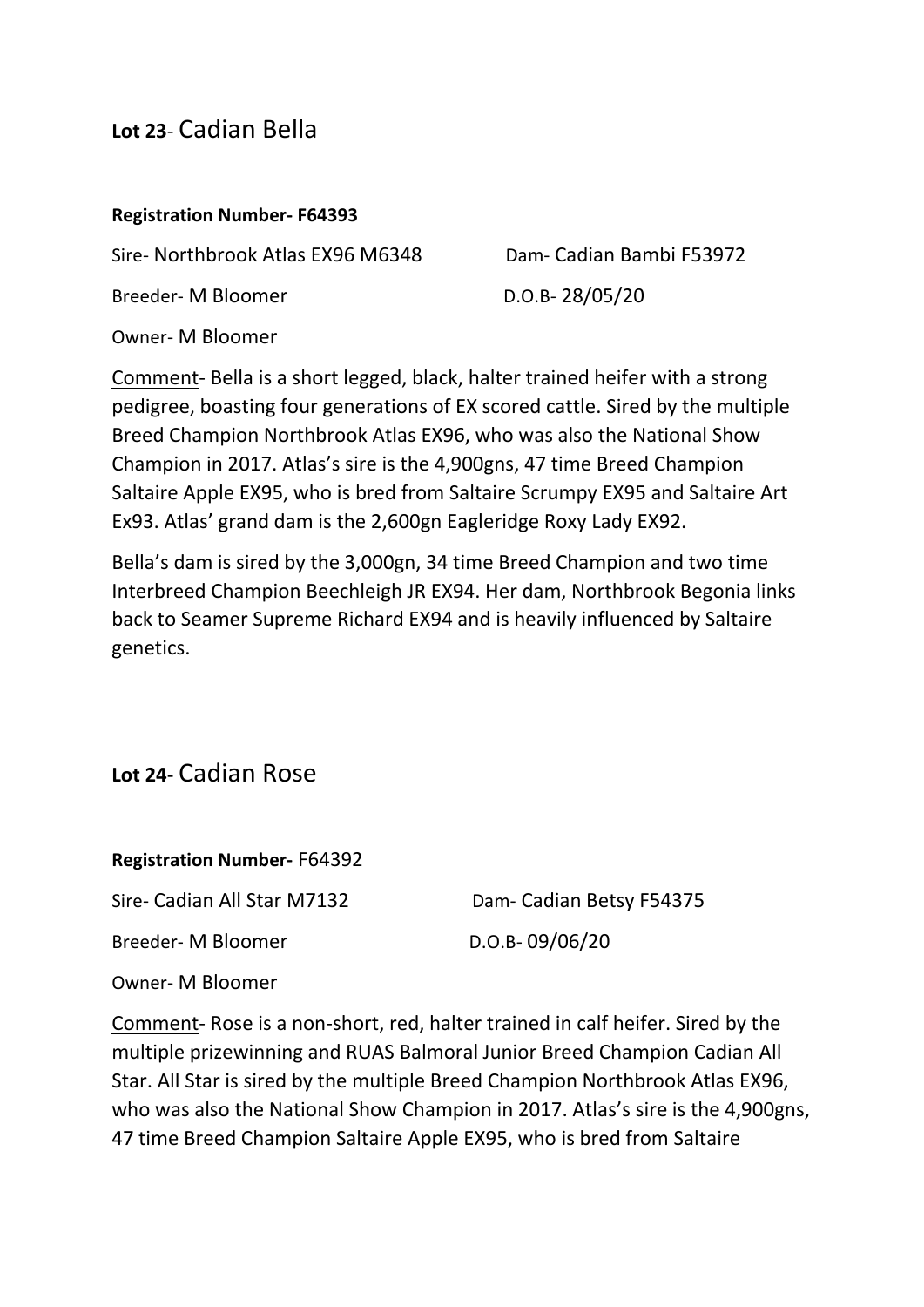Scrumpy EX95 and Saltaire Art EX93. Atlas' grand dam is the 2,600gn Eagleridge Roxy Lady EX92.

Rose's dam links back to the multiple prizewinning Ballyhartfield Binky, whose sire is the prizewinning Original Population bull Elmwood Mackoy. Her dam Ballyhartfield Bonnie VG86 was a successful show cow having won Breed Champion at RUAS Balmoral Show in 2013. She is sired by the prizewinning bull Bunlougher Squirrel out of a stand out cow in the Hillhead herd- Hillhead Black Beauty.

Rose is in calf to Ballyhartfield Kasabian (LOT 28), a red bull with a great pedigree.

## **Lot 25**- Derryola Blossom

| <b>Registration Number-F54961</b> |                                 |
|-----------------------------------|---------------------------------|
| Sire-Derryola Delboy M6680        | Dam-Hillhead Trixie VG89 F50184 |
| Breeder- R Lavery                 | $D.O.B-20/06/17$                |

Owner- D, R & J McCalmont

Comment- Blossom is a short legged, black, halter trained cow. Blossom's grand sire is the AI bull Elmgrove Millennium\*\*, and her grand dam is Islandkelly Primrose VG88, who links back to the AI bull Ilsington Bramble and feature Pennielea breeding.

Blossom's dam is Hillhead Trixie VG89 who is sired by Bunlougher Squirrel bred by the AI bull such as Stargate Pendragon. Her dam, Elmwood Maera had a successful showing career and was bred by the Original Population bull Elmwood Mackoy.

Blossom is sold alongside her non short, black bull calf- N48047 and is currently running with the bull Allendara Patrick who is sire of the calf.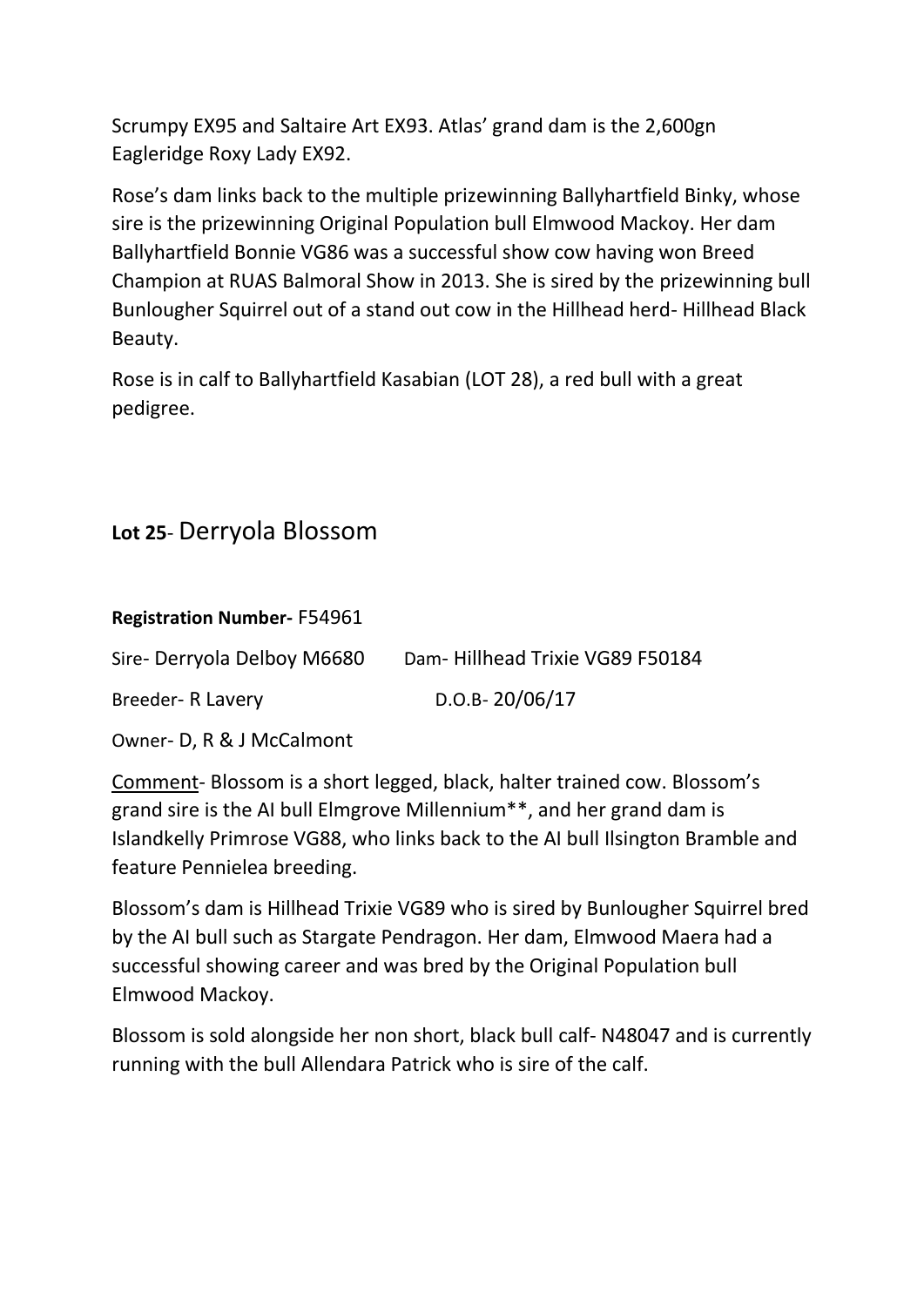## **Lot 26**- Ballyhartfield Lottie

**Registration Number-** F55104

Sire- Rathnafishogue T-Bone EX95 M6048 Dam- Feedarragh Scally F46239

Breeder- M Frazer D.O.B- 23/06/17

Owner- D, R & J McCalmont

Comment- Lottie is a short legged, red, polled, halter trained cow. Lottie is sired by the prize winning AI bull Rathnafishogue T Bone EX95 and out of the red cow, Feedarragh Scally whose breeding links back to elite bulls such as Brambledel Redberry Prince\*\* and Coldron Othello\*.

Successfully shown as a heifer she is sold with her black, short legged heifer calf- Ballylumford Annie F64626, and is currently running with the bull Allendara Patrick, who is the sire of Ballylumford Annie.

## **Lot 27**- Ballela Rocky

#### **Registration Number-** M7282

Breeder- J O' Rourke D.O.B- 01/01/19

Sire- Ballela Steady Fox M6851 Dam- Ballyhartfield Roxy F53427

Owner- J O' Rourke

Comment- Steady Fox is a non short, black, halter trained bull with a great pedigree behind him. Sired by Derryola Steady Eddie, who is sired by the AI bull Shilford Mighty Mouse\*, out of the prolific Bay View Joy VG87.

His dam, Ballyhartfield Roxy is by the multiple Breed Champion bull Beechleigh JR EX94 out of Eagleridge Roxy Lady EX92.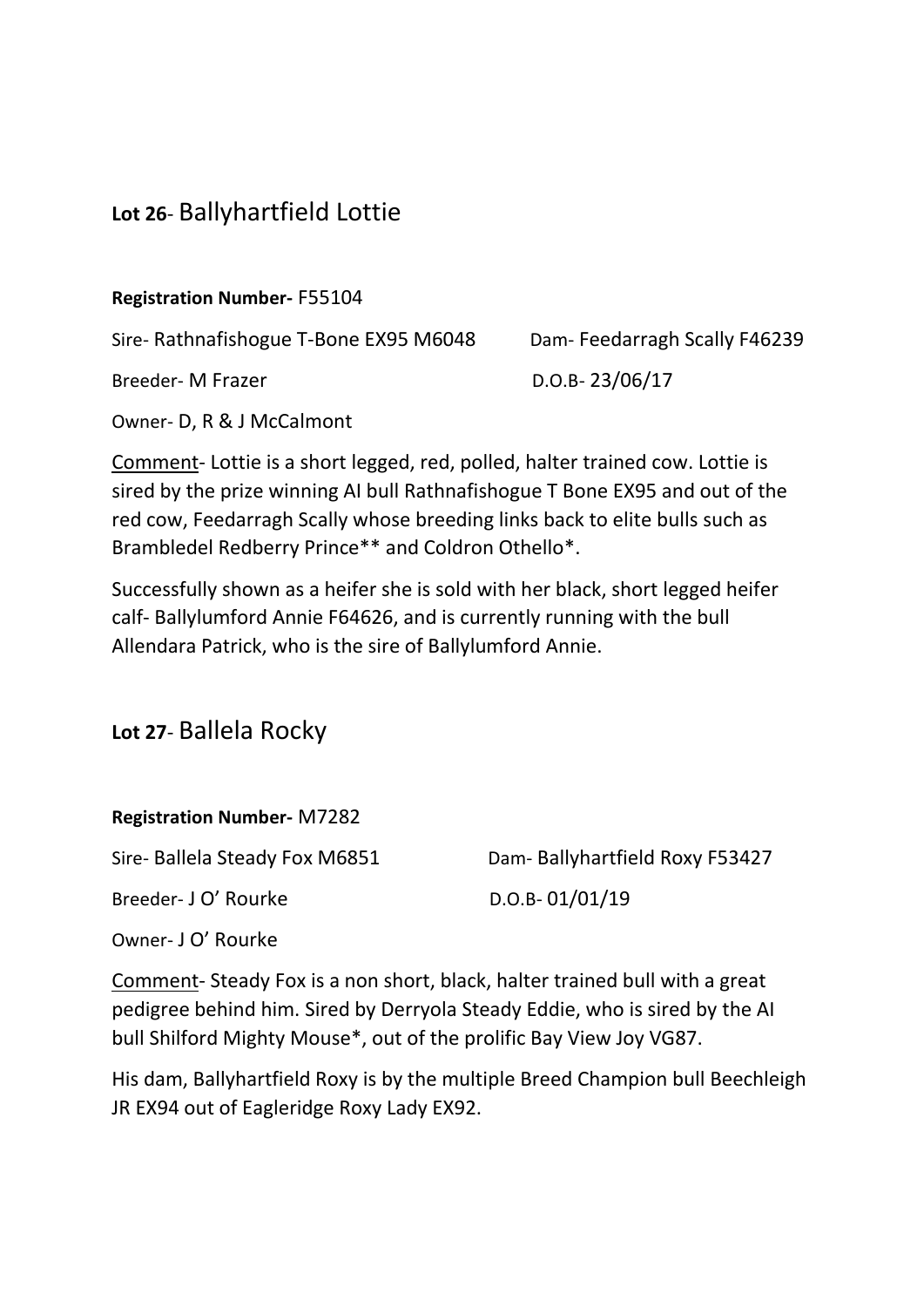## **Lot 28**- Ballyhartfield Kalesi

**Registration Number-** M7499

| Sire- Ballyhartfield Pedro EX94 | Dam- Ballyhartfield Booa VG86 F55103 |
|---------------------------------|--------------------------------------|
| Breeder- M Frazer               | $D.O.B-01/12/19$                     |

Owner- M Bloomer

Comment- Kalesi is a non-short, red, halter trained bull with a fantastic pedigree. Sired by Ballyhartfield Pedro EX94, who is out of Ballyhartfield Bonnie VG86, a former RUAS Balmoral Champion he links back to the Hillhead herd in the form of Hillhead Black Beauty and the prizewinning show bull Hillhead Lucky Lad.

Kalesi's dam is sired by Ballyhartfield Buster VG87 and is out of Northbrook Rita VG86, who is out of Bartonheights Red Rita EX90, out of Eagleridge Roxy Lady EX92.

Kalesi has some top quality AI bulls in his pedigree such as Elmwood Robson and Stargate Pendragon.

# **End of Sale**